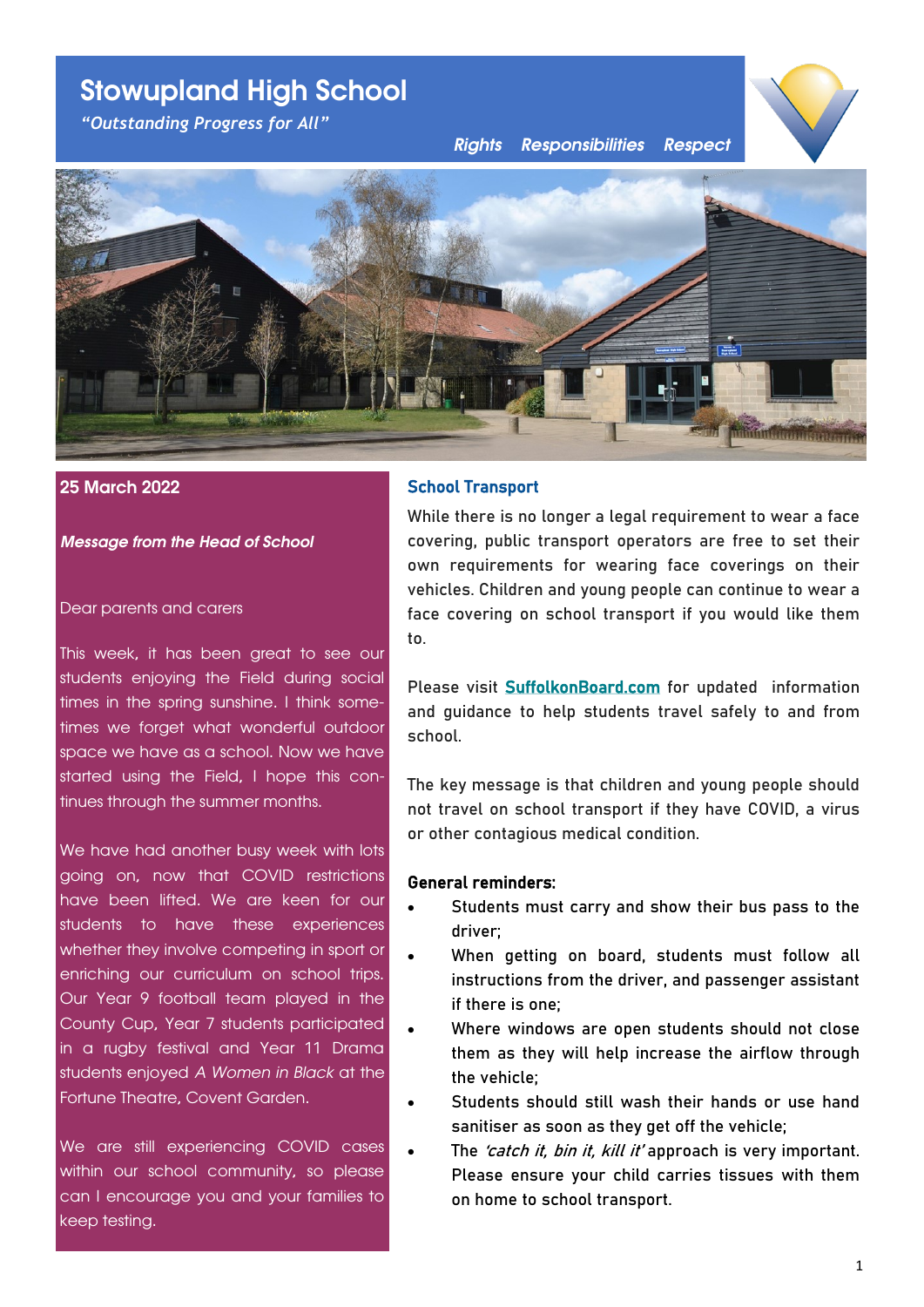Unfortunately, we are no longer able to order tests kits on your behalf. I do understand the difficulty some people have had in getting these, but would ask you to do your best to help us keep our school community safe.

Preparations for the summer exams are well under way. All those involved understand that these will be starting very soon when we return after the Easter break. Coursework is being completed and the Year 11 students are currently finishing off their final round of mock exams. These will give them a very clear picture of where they are in terms of potential outcomes and will also highlight key areas to work on for further improvement.

Details of revision events planned over the Easter holidays will be shared with you next week.

Last week's *Wear Something Red for Comic Relief* raised nearly £500. Thank you to everyone who contributed.

Best Wishes

David Brewster Head of School

#### Temporary Bus Passes

Temporary passes can be obtained from the main Reception during break and lunchtimes.

#### Y8 Parents' Evening

Parents and carers of Y8 students have been sent a separate communication regarding their Parents' Evening on Wednesday 30 March.

Bookings close on Monday 28 March, 4.00pm.

#### Matilda

Please note that tickets for the evening performance on Friday 8 April have now sold out.

A limited number of tickets are still available via Parentmail for the Wednesday and Thursday performances.

#### Uniform change

Boys and girls will be able to wear tailored shorts after May half-term. Further details to follow in due course.

# Road Closure

Suffolk County Council is planning to install a new bus stop along U4629, The Green, Stowupland. The works are programmed to take place between Monday 28 March and Friday 8 April 2022.

For the duration of the road closure, traffic will be diverted via Thorney Green Road.

#### The Household Support Grant

A reminder that parents and carers of students in receipt of Free School Meals will receive a discretionary grant to help with costs during the Easter holidays. A £30 Edenred supermarket voucher will be issued for each eligible student on Friday 8 April.

#### Police Urge Parents to be Alert

Please find [attached](https://docs.google.com/document/d/1ozvzkHNAUB52U8AG1viIYE4AaylvNXvw/edit?usp=sharing&ouid=107185064589666979777&rtpof=true&sd=true) a letter regarding cannabis disguised sweets.